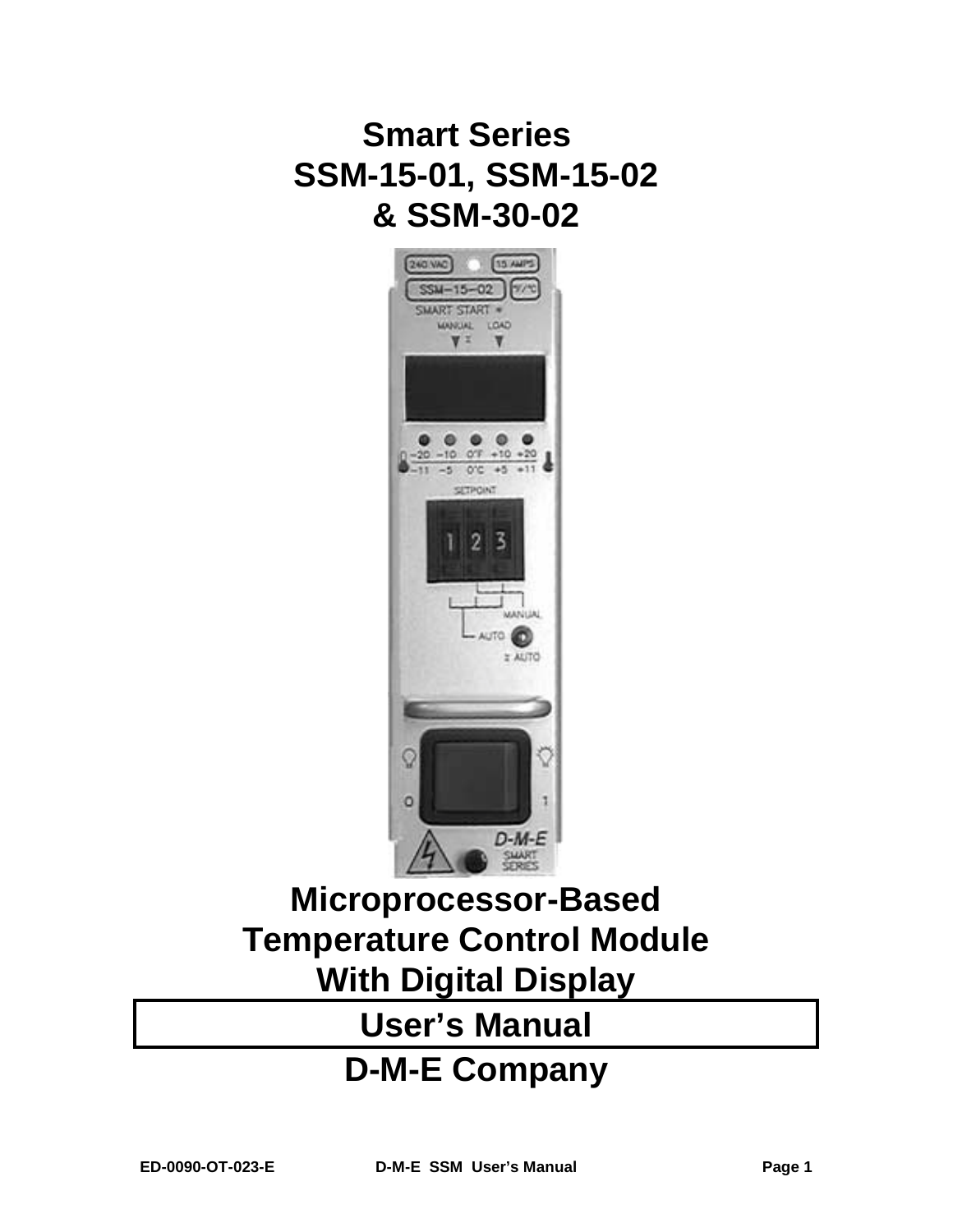Copyright © D-M-E Company 2000. All rights reserved.

D-M-E Company products are covered by USA and foreign patents, issued and pending. Information in this publication supersedes that in all previously published material. Specifications and any changes are reserved.

Printed in the United States of America

#### **D-M-E Company 29111 Stephenson Highway Madison Heights, MI 48071 USA**

D-M-E Company and D-M-E are registered trademarks of D-M-E Company.

### **WARRANTY**

D-M-E Company warrants that this product will be free from defects in materials and workmanship for a period of one (1) year from the date of shipment. If any such product proves defective during this warranty period, D-M-E Company, at its option, either will repair the defective product without charge for parts and labor, or will provide a replacement in exchange for the defective product.

This warranty shall not apply to any defect, failure or damage caused by improper use or improper or inadequate maintenance and care. D-M-E Company shall not be obligated to furnish service under this warranty; a) to repair damage resulting from attempts by personnel other than D-M-E Company representatives to repair or service the product; b) to repair damage resulting from improper use or connection to incompatible equipment; or c) to service a product that has been modified or integrated with other products when the effect of such modification or integration increases the time or difficulty of servicing the product.

This warranty excludes replacement of fuses (in the 15 amp models) and damage to the module from the use of improper styles of fuses. Use only ABC type replacement fuses. The maximum allowable fuse rating is 15 amps. Lower ratings may used for improved protection.

### **SAFETY**

D-M-E Company products have been designed to be safe and simple to operate. As with any electronic equipment, you must observe standard safety procedures to protect both yourself and the equipment.

#### **To Prevent Injuries:**

- To avoid electrical shock or fire hazard, do not apply voltage to a terminal that exceeds the range specified for that terminal.
- To avoid mechanical injury, electrical shock or fire hazard, do not operate this product with covers or panels removed. All unused slots of a main frame must be covered with the appropriately sized blank panels.
- To avoid electrical shock or fire hazard, do not operate this product when wet.
- To avoid injury or fire hazard, do not operate this product in an explosive atmosphere.

#### **To Prevent Product Damage:**

• Do not operate this product from a power source that applies more than the voltages specified.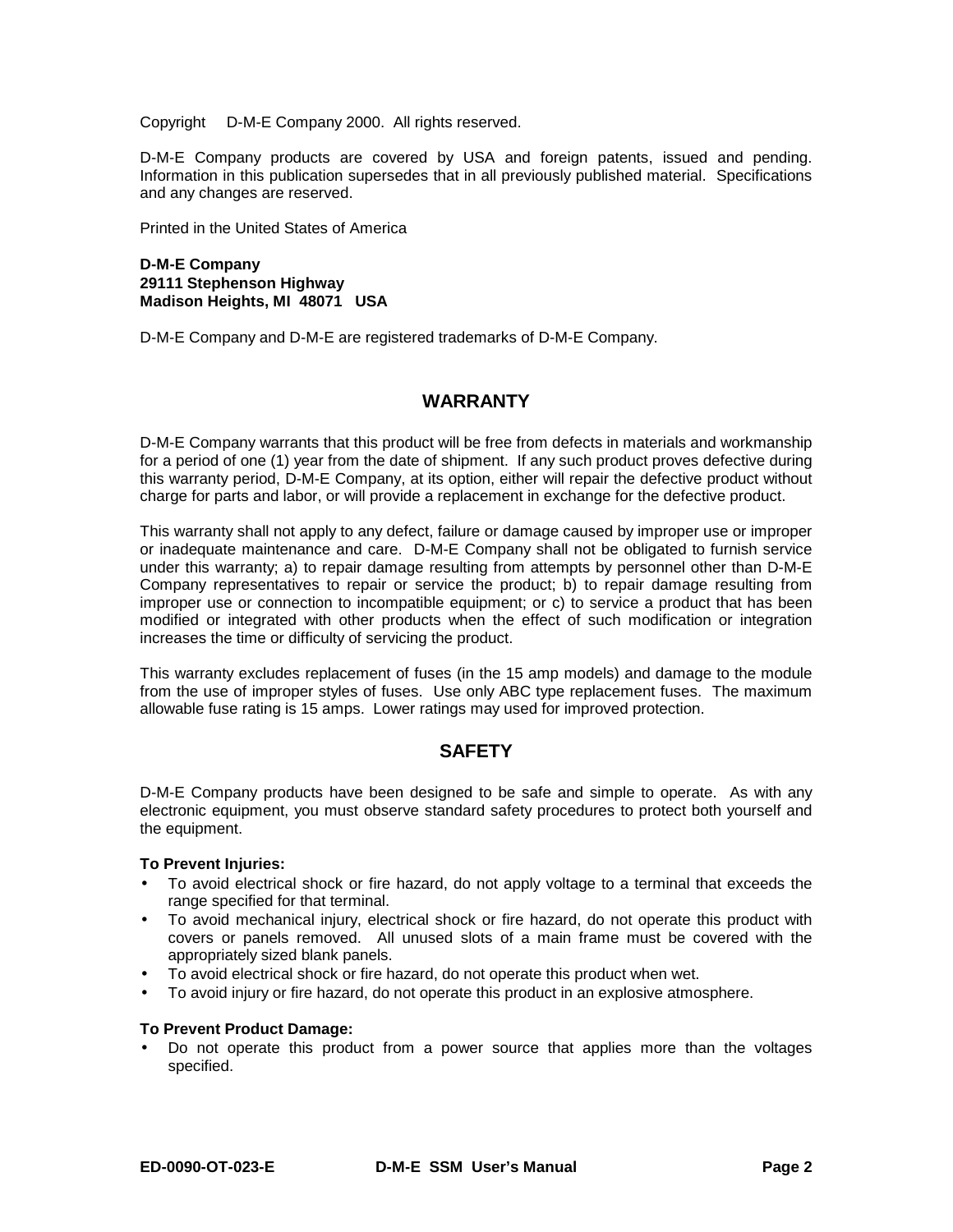# **D-M-E Standard Smart Series Microprocessor-Based Temperature Control Modules With Digital Display SSM-15-01, SSM-15-02 (15 AMP) & SSM-30-02 (30 AMP)**

#### **GENERAL DESCRIPTION**

This Smart Series<sup>®</sup> SSM module is a user-friendly temperature controller of world-class caliber.

It is one of the most widely used controllers in the hot runner control industry.

It has a large process temperature display, and it incorporates a 3-digit pushwheel for entering process temperature setpoints.

The illuminated display shows process temperature in Auto, and Manual modes.

Diagnostic fault codes for open ("OPE"), reversed ("bAC"), or shorted ("SHO") thermocouples are displayed digitally. The module automatically inhibits output power to the heater load in Auto mode until such faults are corrected, unless the new "Automatic Bumpless Transfer" option is enabled.

The modules LED display indicators (located at the top left of each digit) show the mode of operation. The power to heater "load" LED doubles as a Smart Start® indicator by blinking during Smart Start. Five separate color-coded LED's located under the display indicate temperature deviation and over/under temperature conditions at a glance.

#### **OPERATION**

**Auto Mode:** The microprocessor maintains temperature using a proprietary closed loop control method. The microprocessor anticipates the heater load characteristics to make accurate adjustments and correct for errors.

"Fuzzy logic" is used to minimize overshoot of setpoint on start-ups, and to prevent over and undershoots when changing setpoints.

The SSM can also display the average percent output power when running in Auto mode. ("% Auto" setting)

**Smart Start®:** Smart Start® is automatic on start-up in Auto mode if the process temperature is below 212°F (100°C), and provides a linear power output ramp to ensure safe heater dry out.

Smart Start<sup>®</sup> is completed after four minutes and thirty seconds has elapsed, or when process temperature exceeds the lesser of either the setpoint or 212°F (100°C) in Auto mode.

**Input Fault:** Thermocouple break protection, and reversed thermocouple protection, override Smart Start® when in Auto mode. (Output power is inhibited)

Shorted thermocouple protection, thermocouple break protection, and reversed thermocouple protection, inhibit output power in normal Auto mode operation.

If a thermocouple fault occurs when the "Automatic Bumpless Transfer" feature is ON (after operating at setpoint temperature for >10 Minutes), the module will simulate manual mode using the average percent power learned during normal Auto operation.

**Manual Mode:** For no thermocouple, or a thermocouple failure, open loop percent output power is used.

In Manual mode, the microprocessor maintains a power level using an open loop power control method. This enables the user to continue production, and override thermocouple faults until the problem has been resolved. Manual mode overrides thermocouple break protection, shorted thermocouple protection, reversed thermocouple protection, and any other normal automatic modes.

#### **FEATURES**

- Fully self-tuning, fuzzy logic, microprocessor-based control.
- Selective Cycle®, and Smart Start<sup>®</sup> to prolong heater life.
- New optional Smart Start heater-dry-out in Manual mode. (Smart Start Override Disable)
- ♦ Zero crossing triac triggering for minimum Radio Frequency Interference. (RFI)
- Process temperature display operational even in Manual mode as long as the thermocouple (T/C) is intact.
- ♦ Automatic T/C fault protection and cold junction compensation.
- High impedance potentiometric input allows long distance T/C wiring.
- 100% solid-state circuitry, no mechanical relays.
- ♦ Completely self contained, no external output devices or power supplies required.
- Fast acting heater load fuses are provided on both sides of the AC line in 15 amp modules. Circuit breakers are used in 30 amp modules.
- Electrically isolated, and grounded front panel for operator safety.
- Plug in design for module interchangeability.
- ♦ Alarm output capability and Standby Heat (Idle) function with the DME TAS-05-02 module.
- Alarm output, Off, Standby Heat (Idle), and Boost functions available with new TAS-05-12 module.
- ♦ New Auto Boost option for automatic temporary raising of temperature at startup. (No additional module required)
- °F/°C configurable.
- ♦ J-type, or K-type thermocouple configurable.
- ♦ New Lights Out feature can be enabled to shut off the digital LED display during stable Auto control.
- ♦ Adjustable response time to shorted thermocouple faults.
- Compatible with all 10 and 15 amp G-Series<sup>®</sup>, and Smart Series® Main Frames.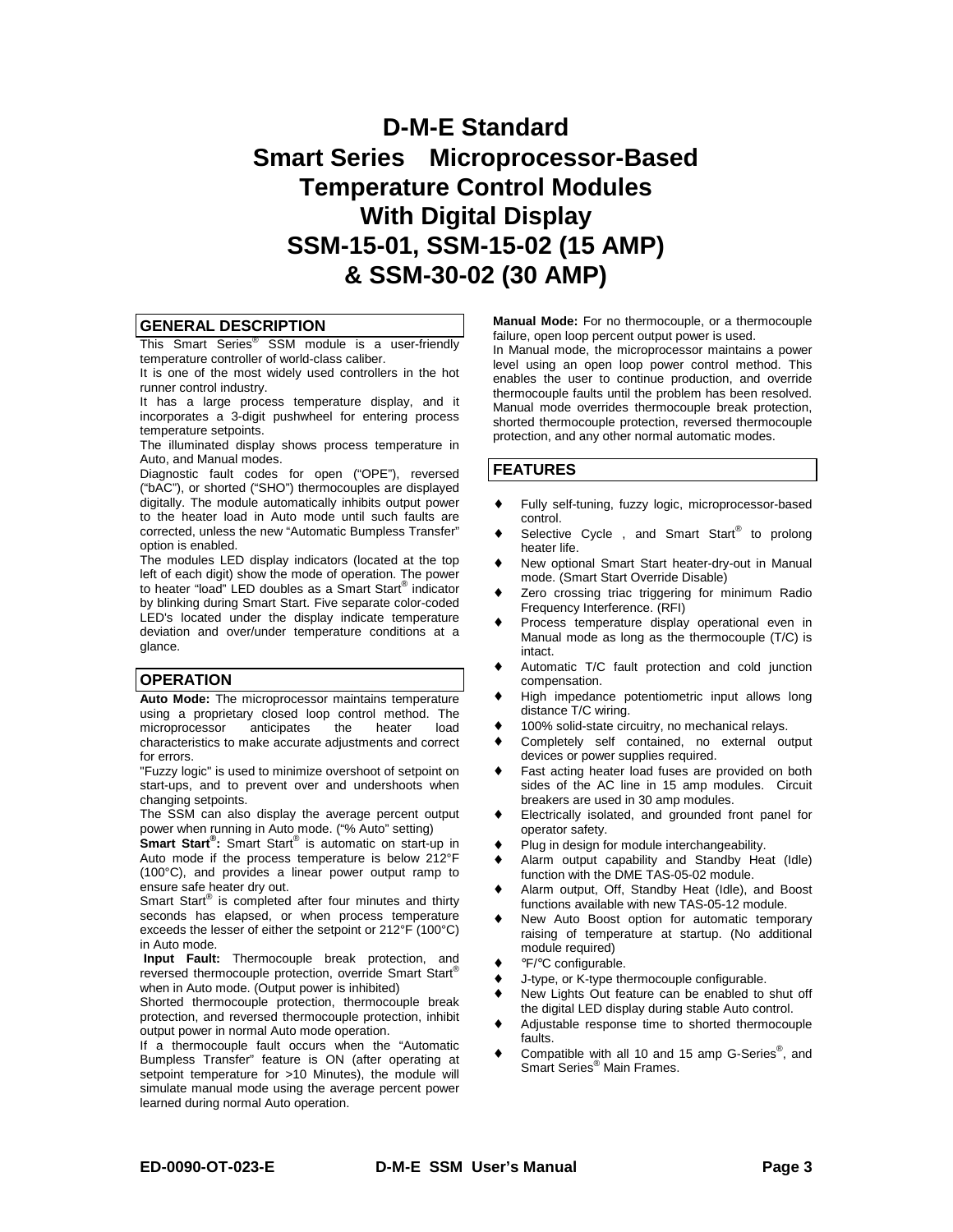

**Figure 1 - SSM Display** 

#### **PERFORMANCE SPECIFICATIONS**

**Auto and Manual Control Modes:** Selective Cycle: high speed time proportioning.

**Temperature Range:** Ambient to 999°F (537°C) with Jtype, and K-type thermocouples.

**Control Accuracy:** +/-1°F (0.5°C), dependent on the total thermal system.

**Temperature Stability:** +/-0.5% of full scale over the ambient range of 32 to 120°F. (0 to 50°C)

**Calibration Accuracy:** Better than 0.2% of full scale.

**Power Response Time:** Less than 0.13 seconds.

**Reset:** Automatically corrects reset to no more than +/-1°F (1°C) at all settings.

**Manual Control:** Adjustable from 0-99%. Maintains output power to within 1% of setting.

**Diagnostics Indicators:** LED's and 3-digit, 7-segment display.

**Smart Start® (SS):** Linear power output ramp from an initial temperature (< 212°F in Auto mode) to ensure safe heater dry out.

**SS Duration:** 4-1/2 minutes.

**SS Override Temperature:** 212°F (100°C) Auto mode only.

#### **Operational Mode Priority:**

- Smart Start precedes Auto mode if process temperature is < 212°F.
- Thermocouple (T/C) break, or reversed T/C overrides Auto mode Smart Start, and normal Auto mode.
- Shorted T/C overrides normal Auto mode.
- Manual mode overrides T/C break, T/C open, and reversed T/C.
- The output is inhibited during all T/C fault conditions in Auto mode unless Automatic Bumpless Transfer is enabled.

#### **DIAGNOSTICS AND OTHER DISPLAY CODES (See figure 1)**

The SSM® diagnostics automatically alert the user to a fault condition.

- Shorted thermocouple indicated by flashing *SHO*. **Troubleshooting-**
	- Check for damage to the thermocouple lead wire. Also check for bare, twisted or pinched leads, open load fuse (F1,F2), or excessive<br>distance between the heater and between the heater and thermocouple.

• Open thermocouple indicated by flashing *OPE*. ◊ **Troubleshooting-**

> Check the thermocouple connections and wires for broken leads, check for damage to the sensor, or check for open fusible link resistor (R4, see figure 9)

- Reversed thermocouple indicated by flashing *bAC*. ◊ **Troubleshooting-**
	- Check thermocouple wiring for reversed leads.
- Over/Under temperature. The red deviation LED on the left, flashes when the process temperature is below setpoint by 40°F or more. The red deviation LED on the right flashes when the process is above setpoint by 40°F or more.
	- ◊ **Troubleshooting-**

Under temperature; open heater, low line voltage, t/c problem, open load fuse (F1,F2). Over temperature;

output failure, shorted triac, interacting zones, heater shorted to ground.

- A remote signal ordering the module output off will cause a flashing *OFF* to be displayed.
- A remote signal ordering the module into standby heat (Idle) will cause a flashing *SbH* to be displayed.
- A remote signal ordering the module into boost heat will cause a flashing *bSt* to be displayed. Auto Boost will also display a flashing *bSt*.
- A flashing *Loc* is an indication that the Smart Start Override option is ON, and that the module is in Smart Start. The Auto/Manual and Setpoint controls will be "locked out" while this mode is active.
- A flashing *Loc Err* is an indication someone has changed the front panel settings prior to the completion of Smart Start when the Smart Start Override option is ON. The Auto/Manual and Setpoint controls will be "locked out" when the *Loc Err* diagnostic is active.
	- **Troubleshooting-**

If the module is operating in Auto mode with a process temperature above 212°F (100°C), turn the module off, and change the settings back to their initial positions, then turn the module back on. The module will resume controlling to the entered setpoint.

If the process temperature is below 212°F, (100°C) the module will restart the Smart Start process.

If the module is operating in Manual mode, turn the module off, and change the settings back to their initial positions, then turn the module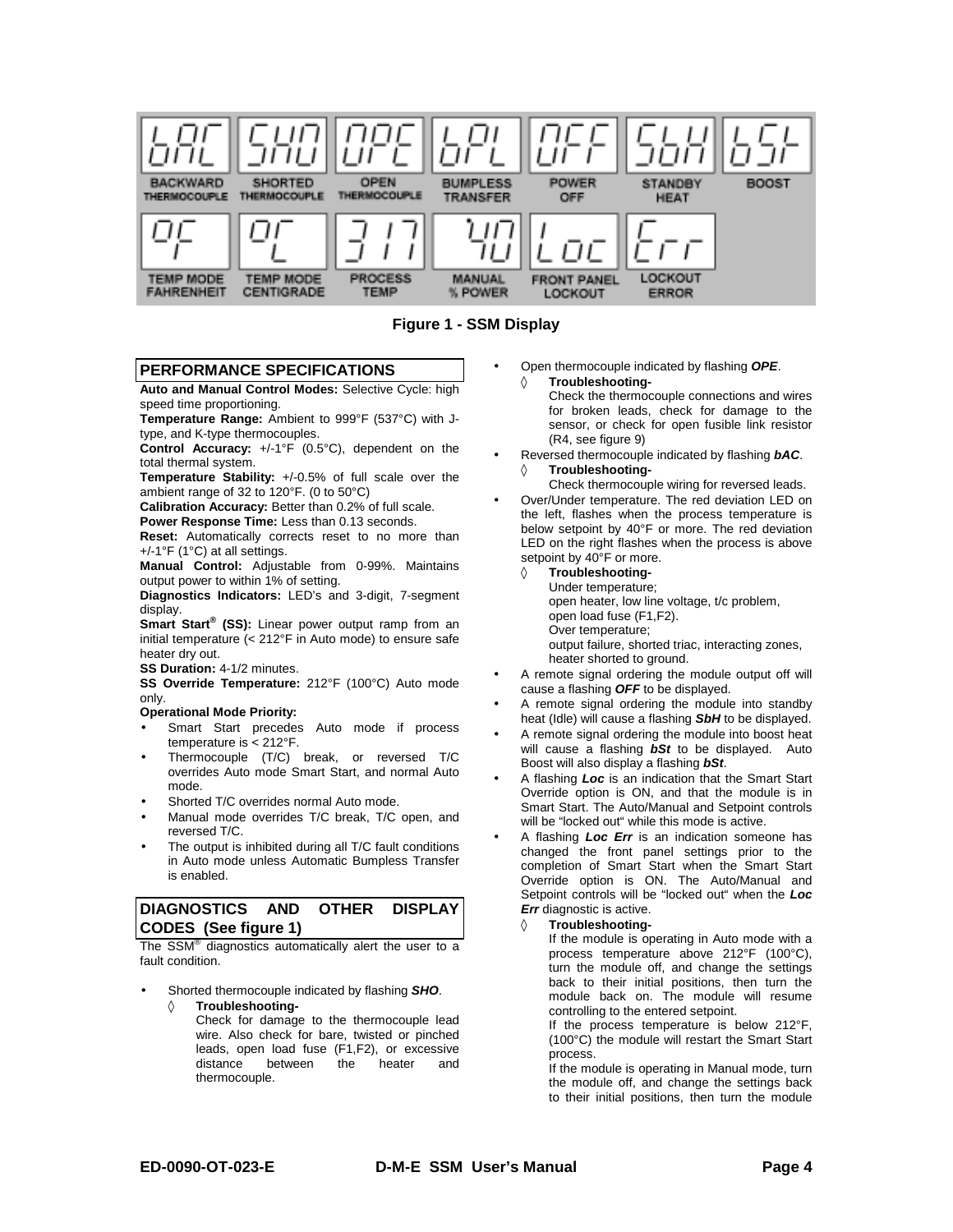back on. The module will restart the Smart Start process.

• A flashing *bPL* is an indication that the Automatic Bumpless Transfer option is ON, the thermocouple has failed, and the module has invoked an Automatic Bumpless Transfer.

**Troubleshooting-**Either shut down and repair the broken thermocouple, or: Press the AUTO% switch to display and record

the average percent power value being output. Then place the module in Manual mode, and enter the percent power previously recorded.

#### **INPUT SPECIFICATIONS**

**Thermocouple (T/C) Sensor:** Type "J" (default) or Type "K" (optional), grounded or ungrounded.

**External T/C Resistance:** High impedance potentiometric input allows long distance T/C wiring. **T/C Isolation:** Isolated by control circuit power supply.

**Cold Junction Compensation:** Automatic, better than 0.02°F/°F. (0.01°C/°C)

**Open T/C Protection:** Automatically inhibits power to heater in Auto mode.

(Unless Automatic Bumpless Transfer is enabled)

**Reversed T/C Protection:** Automatically inhibits power to heater in Auto mode.

(Unless Automatic Bumpless Transfer is enabled)

**Shorted T/C Protection:** Automatically inhibits power to heater in Auto mode.

(Unless Automatic Bumpless Transfer is enabled) **Input Type:** Potentiometric

**Input Impedance:** 22 Meg ohms.

**Input Protection:** Diode clamp, RC filter, and fusible link resistor R4. (See figure 9)

**Input Amplifier Stability:** 0.02°F/°F (0.01°C/°C)

**Input Dynamic Range:** 1000°F (550°C) with J-type, 1000°F (550°C) with K-type.

**Common Mode Rejection Ratio:** Greater than 100 db. **Power Supply Rejection Ratio:** Greater than 90 db.

#### **OUTPUT SPECIFICATIONS**

**Voltage/Power Capability:**

**15 AMP:** 240 VAC nominal, single-phase. SSM-15-02: 3600 watts @240 VAC SSM-15-01: 1800 watts @120 VAC **30 AMP:** 240 VAC nominal, single-phase. SSM-30-02: 7200 watts @240 VAC **Output Drive:** Internal solid-state-triac, triggered by AC zero crossing pulses. **Overload Protection:**

**15 AMP:** Fuses are provided on both sides of AC line. **30 AMP:** Fast acting circuit breaker.

**Transient Protection:** dv/dt and transient pulse suppression included.

**Power Line Isolation:** Optically, and transformer isolated from AC lines. Isolation voltage is greater than 2500 volts.

#### **ELECTRICAL POWER SPECIFICATIONS**

**Supply Voltage:** 240/120 VAC +10% -20%

**Frequency:** 50/60 Hz

**DC Power Supplies:** Internally generated, regulated and compensated.

**Module power usage:** Less than 5 watts, excluding load.

#### **Dimensions:**

**15 AMP:** 2"W x 7"H x 7 1/2"D (5.08 x 17.78 x 19.05cm) **30 AMP:** 4"W x 7"H x 7 1/2"D (10.16 x 17.78 x 19.05cm) **NOTE:** Standard (240 VAC) modules are compatible with main frames wired for either 240 VAC three phase (standard) or 240 VAC single-phase. Use SSM-15-01 (15 amp) or SSM-30-01 (30 amp) for 120 VAC operation.

**FUSE REQUIREMENTS:** (2) ABC-15 fuses, F1 & F2, Applies to SSM-15-01 and SSM-15-02 only.

(Note: (2) spare fuses included with module)

(1) 160 mA sub-miniature fuse. (F3) (See figure 9)

#### **FRONT PANEL CONTROLS AND INDICATORS (See figures 1, 2 and 3)**

**1. DIGITAL LED MULTI-FUNCTION DISPLAY & DISPLAY MODE INDICATORS:** Indicators are located in the display at the top left of each digit. Three 7-segment, (0*.*56-inch tall) digital displays indicate process temperature, % power output, operational modes, and advanced diagnostic codes.

**Load Indicator:** LED in display window illuminates when power is being supplied to the heater.

(also blinks during Smart Start®).

**Manual Control Indicator:** LED in display window illuminates when in Manual mode.

(also blinks after an Automatic Bumpless Transfer)



#### **Figure 2 - Pushwheel & Auto / Manual Switch**

**Shorted Thermocouple (T/C) Indicator:** Digital display alternates "SHO" with process temperature.

**Open T/C Indicator:** Digital display alternates "OPE" with process temperature. (typically "999")

**Reversed (Backward) T/C Indicator:** Digital display alternates "bAC" with process temperature.

**Degrees F/C Indication:** At power up, the module will display "°F" or "°C" for three seconds, depending on the position of function enable switch S4-7.

**Bumpless Transfer Indication:** If a thermocouple fault occurs with the Automatic Bumpless Transfer feature enabled, (S4-4 switched ON) the module will display "bPL" alternating with the process temperature, and the appropriate thermocouple fault code.

("SHO", bAC", or "OPE")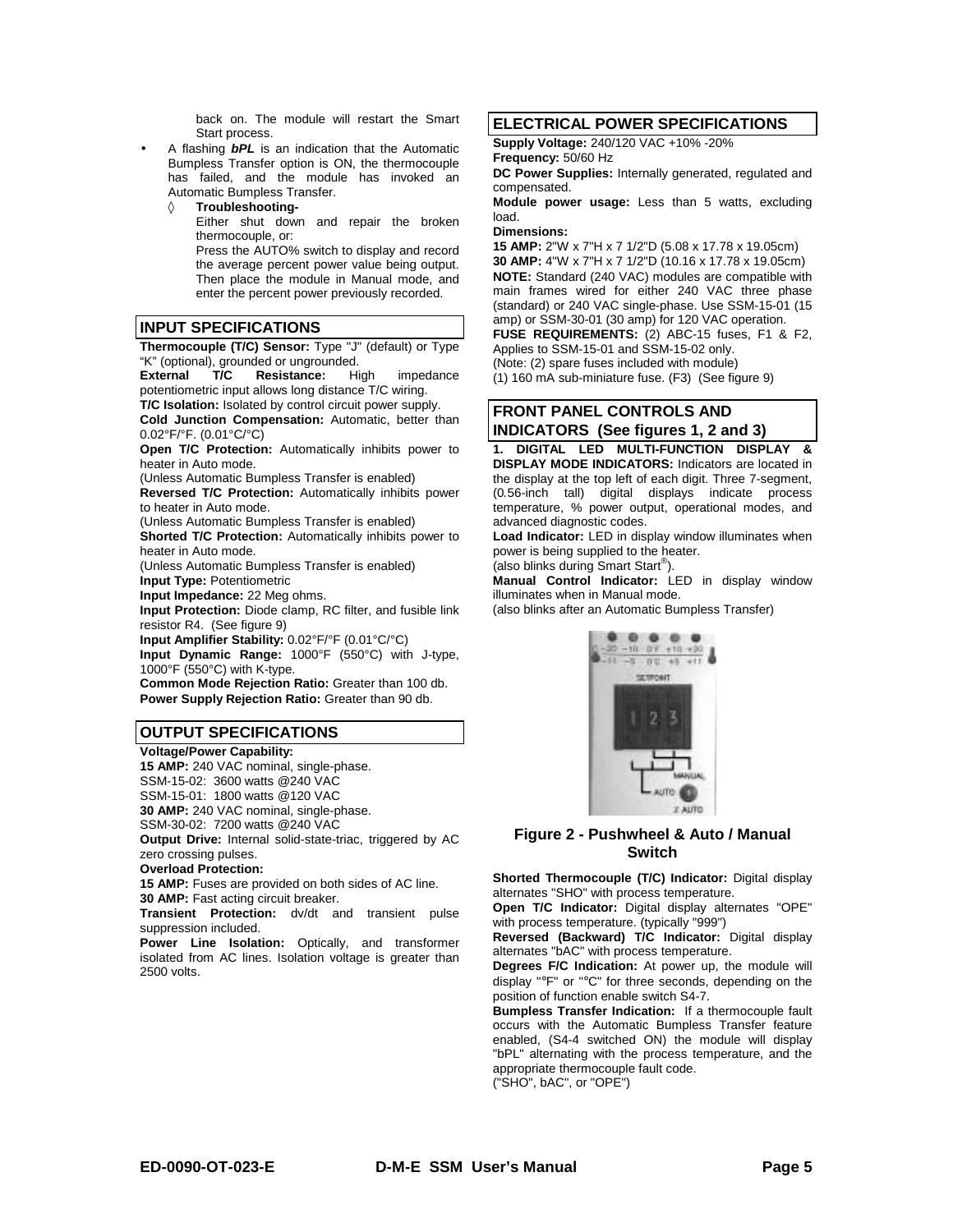**Smart Start Override Disable:** Digital display alternates "Loc" with process temperature during Smart Start if S4-2 is ON.

The display will alternate "Loc" "Err" with process temperature after the completion of Smart Start, if the front panel settings were changed during Smart Start.

**Remote Off Signal:** If switch S1-5 is ON and a remote power off signal is present, the module will display "OFF" alternating with process temperature.

**Remote Standby Heat Signal:** If switch S4-1 is ON and a remote Standby Heat (Idle) signal is present, the module will display "SbH" alternating with process temperature.

**Remote Boost Signal or Autoboost:** If the module is in a boost mode, it will display "bSt" alternating with process temperature.



**Figure 3 - SSM-15-02 Module**

**Note: The SSM-30-02 module is twice as wide as the SSM-15- 02 and has a circuit breaker instead of item 5.** 

**2. TEMPERATURE DEVIATION LIGHTS:** Indicate amount of deviation from setpoint temperature. An outer light blinks when extreme over or under temperature condition (+/- 40°F) exists.

**Temperature Deviation Indicators:** Five separate LED's: +/-20°F/11°C=(Red), +/-10°F/5°C=(Yellow), 0°F/0°C=(Green)

**3. SETPOINT / % POWER ADJUSTMENT:** Three-digit pushwheel adjusts setpoint (Auto), or % power (Manual). **Auto Setpoint Control Range:** 0 to 999°F, 0 to 537°C. Resolution: 1°F (1°C)

**Manual (% Power) Control:** Right two digits of threedigit pushwheel.

**Manual (% Power) Control Range:** 0 to 99%.

**4. AUTO / MANUAL / % AUTO SWITCH:** Toggle switch, selects Auto, (setpoint temp.) or Manual (% power) control modes.

Lower momentary position displays the percent power output in Auto mode, or percent power Automatic Bumpless Transfer value in the case of a thermocouple fault.

**5. POWER ON / OFF SWITCH:** Controls AC power to module. 16-amp rocker switch, UL, CSA, VDE approved. SSM-30-02 has a high-speed circuit breaker instead of the switch, UL, CSA, VDE approved.

#### **TEMPERATURE MODE °F / °C**

To operate the SSM module in the °F (degrees Fahrenheit) mode, place switch S4-7 in the OFF position. To operate the SSM module in the °C (degrees Centigrade) mode, place switch S4-7 in the ON position. (See figures 4 and 9) The mode of operation is displayed on startup as either "°F" or "°C".

#### **AUTOMATIC BUMPLESS TRANSFER**

"Automatic Bumpless Transfer" is defined as a thermocouple failure causing the module to automatically switch into manual percent power mode, if the module has learned an average percent power. (The SSM requires approximately 10 minutes of stable temperature control to learn an average percent power) To enable Automatic Bumpless Transfer, place switch S4-4 in the ON position. To disable the Automatic Bumpless Transfer option, place switch S4-4 in the OFF position. If disabled, the power output will be inhibited after a thermocouple fault occurs. The user will then have to place the module in Manual mode to gain control of the output power.

With an Automatic Bumpless Transfer active, the module will also enter an alarm state. The display will alternate between "bPL" ("bumpless"), the diagnostic code for the thermocouple fault, and the process temperature. If an alarm module is present, it will activate. To silence the alarm, push the AUTO% switch to view the average percent power being used, place the module in Manual mode and enter that percent power.

With Automatic Bumpless disabled, the module will still learn the average percent power, but the user must press the AUTO% switch, and record the average percent power prior to a thermocouple failure. Upon a thermocouple fault, the module will inhibit output power, and will enter an alarm state. The appropriate diagnostic code will alternate in the display with the process temperature. The user must then place the module in Manual mode and enter the recorded percent power. This action will clear the alarm.

#### **LIGHTS OUT**

The module can be programmed to shut off the digital LED display during stable Auto mode operation. This is beneficial with large systems (many zones of control) since it makes it easier to locate control zones with problems. To enable this option, set switch S4-3 to ON. After the module achieves stable operation about setpoint for 10 minutes, the digital LED display will turn off. Only the green deviation LED will be on. The display will turn back on automatically should an alarm condition occur, if any of the front panel switch settings are changed, if the process temperature deviates more than +/-10 °F in temperature, or if any remote modes of operation are active. It is recommended that the AUTO% switch be used to temporarily restore the display manually. The display will then turn off again after five minutes of stable operation about setpoint in Auto mode.

#### **SMART START OVERRIDE DISABLE**

This Smart Start module incorporates an option to override the Smart Start feature in Auto mode by toggling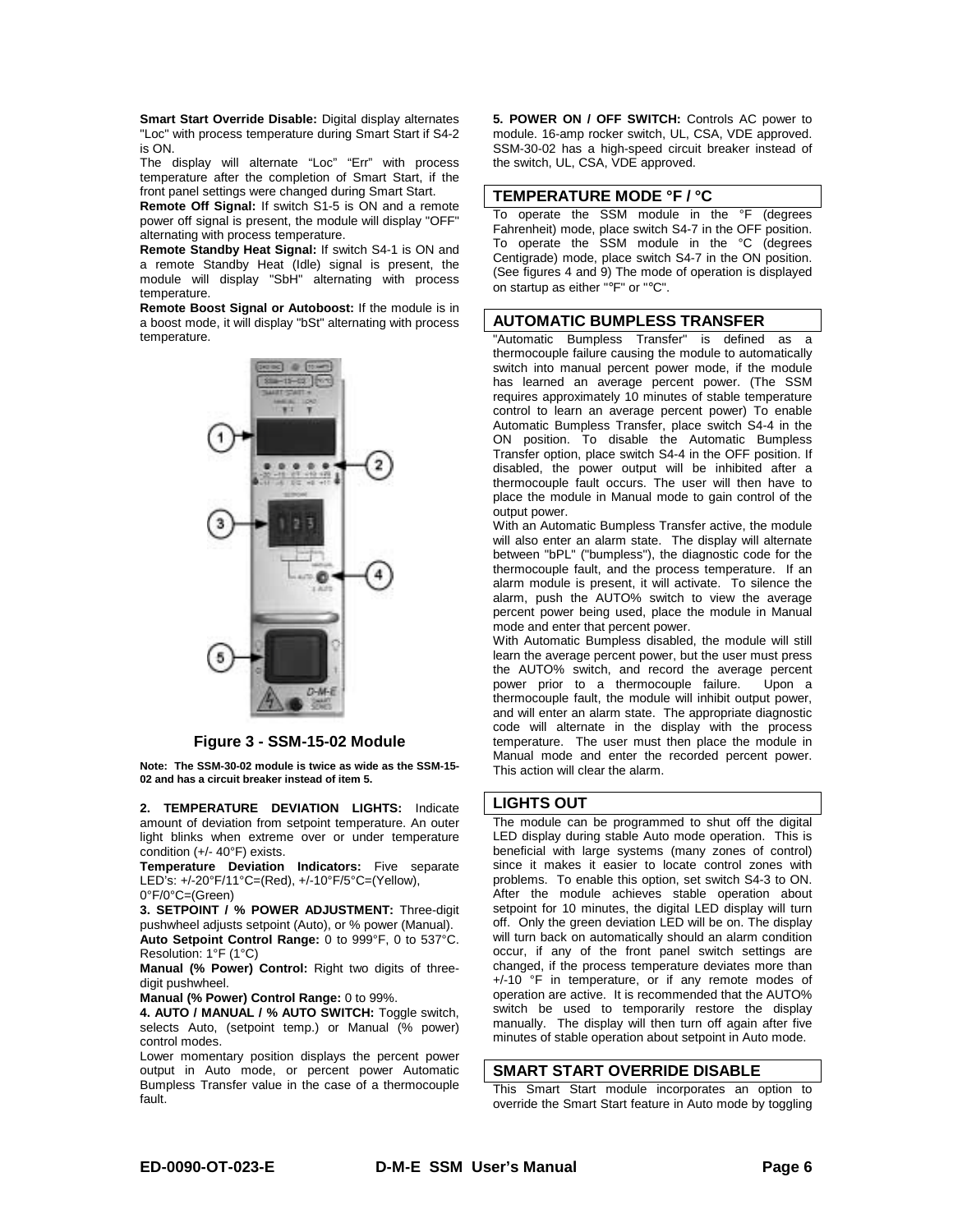the Auto/Manual switch to Manual and then back to Auto. By setting switch S4-2 to ON, this override can now be disabled. With switch S4-2 set to ON, the module will display "Loc" alternating with the process temperature during Smart Start. All front panel switch changes will be ignored during Smart Start. If the user changes any of the front panel settings during Smart Start, the module will continue to display "Loc" to indicate that the front panel is still "locked out". After Smart Start is complete, the module will check for front panel settings changes, and then display "Loc" "Err" alternating with the process temperature if any changes have ocurred. Output power will still be active.

If the module is operating in Auto mode with a process temperature above 212°F, (100°C) the user must turn the module off, and change the settings back to their initial positions, then turn the module back on. The module will resume controlling to the selected setpoint. If the process temperature is below 212°F, (100°C) the module will restart Smart Start.

If the module is operating in Manual mode, turn the module off, and change the settings back to their initial positions, then turn the module back on. The module will restart the Smart Start process.

Setting switch S4-2 to ON also activates a new Smart Start feature in Manual mode. With S4-2 ON, a module in Manual mode will ramp from zero percent to setpoint percent power over a 4-1/2 minute period, thus mimicking Smart Start in Auto mode. "Loc" will be displayed in this mode also. "Loc" "Err" will also be displayed afterward, if the user attempts changes to the front panel settings.

#### **FUNCTION ENABLE SWITCHES**

- **S1-1** Remote Boost Enable
- **S1-2** Add 10% Boost
- **S1-3** Add 20% Boost
- **S1-4** Auto Boost Enable
- **S1-5** Power Off Enable
- **S4-1** Standby Heat Enable (Idle)
- **S4-2** Smart Start (SS) Override Disable
- **S4-3** Lights Out Enable
- **S4-4** Auto Bumpless Enable
- **S4-5** SHO Long
- **S4-6** SHO Disable
- **S4-7** Deg F/C



#### **Figure 4 – Function Enable Switches**

#### **DESENSITIZING "SHO"**

Shorted Input override, SHO, is defined as a condition when the thermocouple is shorted and the module does not detect a rising temperature that corresponds to the output power being delivered. If the temperature rise does not change at a rate of more than 2 °F in 90 seconds, this is interpreted as a Shorted Input.

Sometimes a 2-degree rise in 90 seconds is too sensitive. If this is the case, the module can be desensitized to this situation, or the diagnostic can be

totally shut off. Switch S4-5 ("SHO Long") changes the sensitivity to 3 degrees in 255 seconds. Switch S4-6 ("SHO Disable") turns this diagnostic totally off. It is highly recommended that normal sensitivity be tried first. It should be sufficient for all nozzles and most manifolds. Large hot runner manifolds and molds may require desensitization. The SHO Disable feature should only be considered as a final resort.

#### **REMOTE OFF**

When the DME TAS module (or similar mainframe option) initiates an OFF signal, any SSM module that has this feature enabled will alternate "OFF" with the process temperature, and will shut off power to their respective heaters.<sup>\*</sup>

To enable this option, switch S1-5 must be set to ON. This allows the user to select the modules in the system that will react to the OFF signal.

\* A communication style mainframe is required to support this feature.



#### **Figure 5 - Side Panel**

#### **REMOTE STANDBY HEAT (Idle)**

When the DME TAS module (or similar mainframe option) initiates a Standby Heat (Idle) signal, any SSM module that has this feature enabled, and controlling in Auto mode, will immediately reduce the setpoint temperature to 212°F/100°C.

If the module is controlling in Manual mode, the power output will be reduced to 3%.

This function is useful for the continuous application of low power to heaters to prevent moisture build-up and initiate quick start-ups.\*

To enable this option, switch S4-1 must be set to ON. This allows the user to select the modules in the system that will react to the Standby Heat (Idle) signal.

If a thermocouple failure occurs while in Standby Heat and Auto Bumpless is not enabled, the module will inhibit output power and will enter an alarm state.

If a thermocouple failure occurs while in Standby Heat and Auto Bumpless is enabled, (after stable control for 10 minutes) the module will automatically switch to an average percentage of output power and enter an alarm state. To silence the alarm, push the AUTO% switch to view the average percent power being used, place the module in Manual and enter that percent power.

\* A communication style mainframe is required to support this feature.

#### **REMOTE BOOST**

When the DME TAS module (or similar mainframe option) initiates a Boost signal, any SSM module that has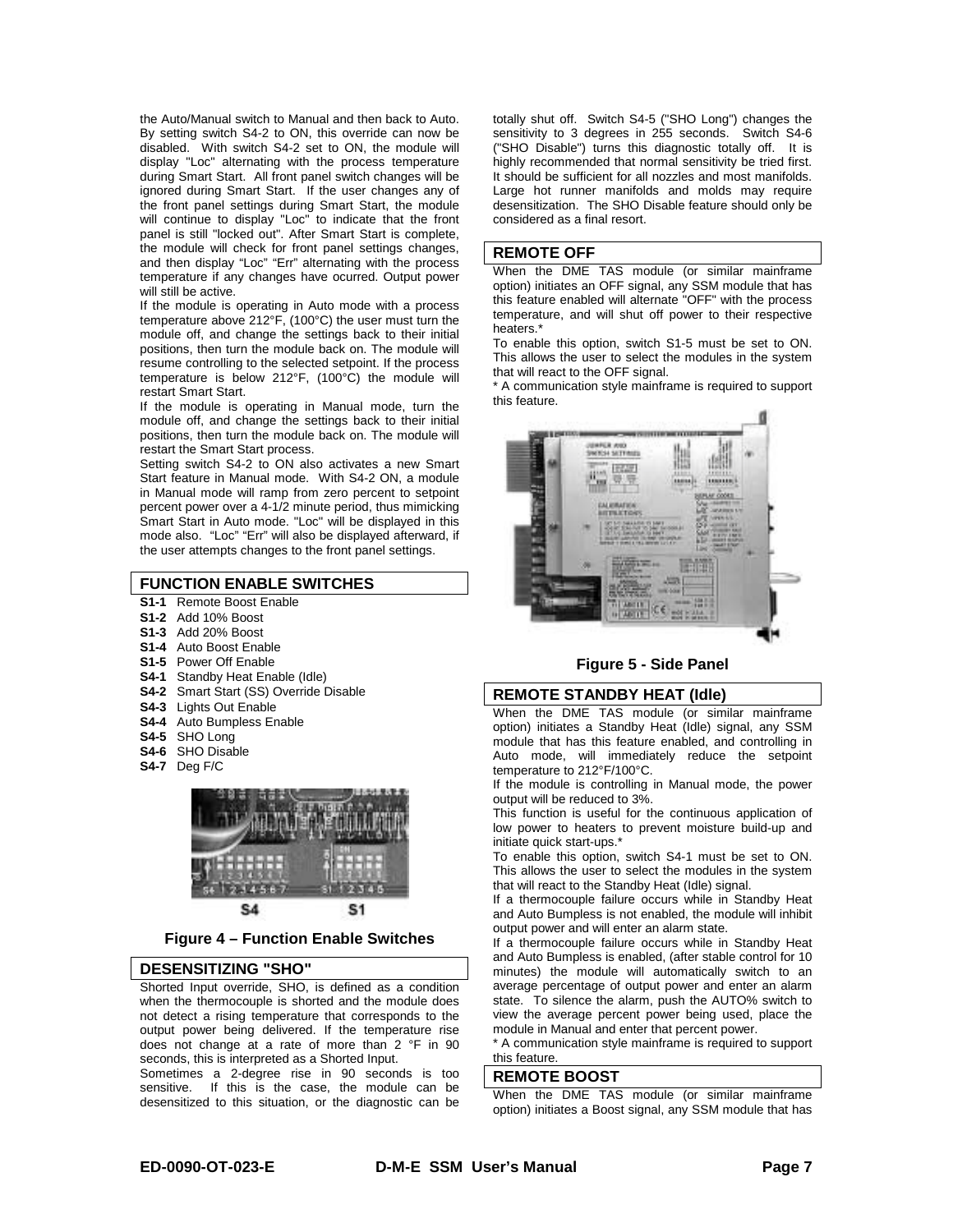this feature enabled, and controlling in Auto mode, will immediately increase the setpoint temperature according to the settings of switches S1-2 and S1-3. This function is useful for increasing temperature of nozzles for unblocking, or initial startup of the hot runner system.\*

If a thermocouple fails while in Boost, and Auto Bumpless is not enabled, the module will inhibit output power and will enter an alarm state.

If a thermocouple failure occurs while in Boost and Auto Bumpless is enabled, (after stable control for 10 min's) the module will automatically switch to an average percentage of output power and enter an alarm state. To silence the alarm, push the AUTO% switch to view the average percent power being used, place the module in Manual and enter that percent power.

To enable this option, switch S1-1 must be set to ON and either or both switches S1-2 and S1-3 must be ON. This allows the user to select the modules in the system that will react to the Remote Boost signal. Switch S1-2 adds 10% to the entered setpoint. S1-3 adds 20% to the entered setpoint. Having both S1-2 and S1-3 ON adds 30% to the entered setpoint. For example; if S1-2 is ON, and the entered setpoint is 500 degrees, a remote boost input signal will cause the module to assume a 550 degree setpoint. Upon removal of the remote boost signal, the module will return to the 500 degree setpoint.

\* A communication style mainframe is required to support this feature.

### **AUTO BOOST**

Upon startup, any SSM module in Auto mode that has this feature enabled will increase the setpoint temperature according to the settings of switches S1-2 and S1-3 after the completion of Smart Start. This function is useful for increasing temperature of nozzles for initial startup of the hot runner system, but doesn't require an external signal.

If a thermocouple fails during Auto Boost, the module will inhibit output power and will enter an alarm state.

To enable this option, switch S1-4 must be set to ON, and either or both switches S1-2 and S1-3 must be ON. This allows the user to select the modules in the system that will react to Auto Boost. Switch S1-2 adds 10% to the entered setpoint. S1-3 adds 20% to the entered setpoint. Having both S1-2 and S1-3 ON adds 30% to the entered setpoint. For example; if S1-2 is ON and the entered setpoint is 500 degrees, power up will cause the module to assume a 550 degree setpoint for a period of 3 minutes after the completion of Smart Start. After 3 minutes, the module will return to the 500 degree setpoint.

If also enabled, the presence of a Remote Boost signal will override Auto Boost. \*

\* A communication style mainframe is required to support this feature.

#### **ALARM OUTPUT**

When a DME TAS module is installed in the DME mainframe, this output feature will activate the alarm output on the TAS module. The TAS module will produce an audible alert, and provide a relay contact closure when a module alarm occurs. This alarm output feature is disabled upon power-up until the process temperature is within 10°F (5°C) of Setpoint temperature. It is also disabled when changing setpoints manually, or remotely. Once the Setpoint temperature is reached, a deviation of +/-40°F (11°C) will activate the alarm output.\*

In Manual mode the alarm output will only activate due to a "Loc Err".

The user can silence a temperature deviation alarm by placing the module in Manual mode.

A communication style mainframe is required to support this feature.

#### **K TYPE THERMOCOUPLE SELECT**

The SSM module can be converted for a K type thermocouple input by re-configuring the thermocouple type select jumpers. (see figures 6 and 9)

Remove jumpers J5 and J6, and install jumpers J7, J8, and J21 for a K type thermocouple input.

After converting the T/C to K type, or back to a J type, the module will require re-calibration.

#### **CALIBRATION PROCEDURE – J OR K TYPE T/C (See figure 6 and 9)**

1. Insert controller into the calibration fixture\* and turn the power on. Wait 10-15 minutes for warm up.

2. Set the simulation temperature to 200°F (93°C) for Jtype T/C. (400°F (205°C) for K-type T/C)

3. Adjust the ZERO trimpot, R13, to read 200°F (93°C) on the display for J-type T/C.

(400°F (205°C) for K-type T/C)

4. Set the simulation temperature to 800°F (427°C) for Jtype T/C. (650°F (344°C) for K-type T/C)

5. Adjust the GAIN trimpot, R18, to read 800°F (427°C) on the display for J-type T/C.

(650°F (344°C) for K-type T/C)

6. Repeat steps 2 through 5 until no further trimpot adjustment is needed.

7. Turn power off and remove from calibration fixture \*.



**Figure 6 - Calibration Potentiometers**

*\*The user can construct a calibration fixture from a DME MFP-1G (or MFHP-1G for 30 amp modules) mainframe and a thermocouple simulator. (I.E. Omega model #CL25) A slot must be cut in the top of the main frame in order to access the calibration potentiometers.*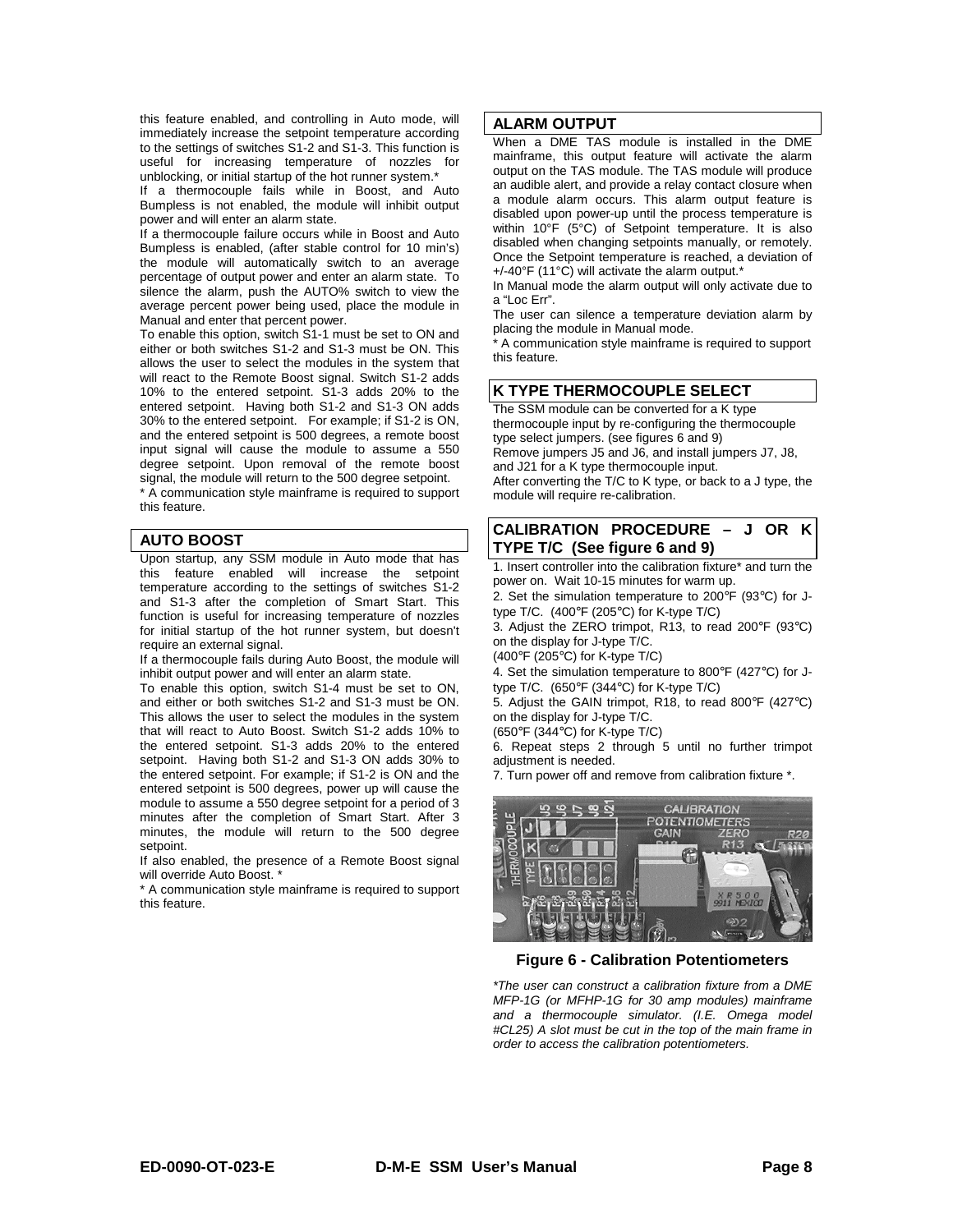#### **RETURN POLICY**

The D-M-E® SSM® modules are warranted for 1-year parts and labor, excluding fuses. Contact D-M-E Customer Service for return authorization for repairs, or warranties. Replacement parts are also available through the Customer Service Department.

#### **D-M-E Customer Service**

In U.S., West Coast: 1-323-263-9261 Elsewhere in U.S.: In Canada: 1-905-677-6370 **SERVICE CENTER U.S.A.**

D-M-E WORLD HEADQUARTERS 29111 STEPHENSON HIGHWAY MADISON HEIGHTS, MICHIGAN 48071 TELEFAX: (248) 398-6174 SSM®, G-Series®, Smart Series®, Smart Start®, and D-M-E® are all registered trademarks of D-M-E Company.

#### **REPLACEMENT PARTS LIST**

| To meet warranty requirements, use only DME <sup>®</sup><br>parts. |                   |  |  |  |
|--------------------------------------------------------------------|-------------------|--|--|--|
| F1, F2, Fuse, 15 Amp, 250 Volt                                     | ABC <sub>15</sub> |  |  |  |
| The use of lower amperage fuses for                                |                   |  |  |  |
| increased protection is recommended.                               |                   |  |  |  |
| Nylatch fastener, Plunger and Grommet                              | <b>NYL0001</b>    |  |  |  |
| Power Rocker Switch, 16 Amp, 250 VAC                               | RPM0008           |  |  |  |
| T1, Transformer, 240/120 Volt                                      | RPM0009           |  |  |  |
| U5, Triac Driver                                                   | RPM0010           |  |  |  |
| U3, U8, Operational Amplifier                                      | <b>RPM0014</b>    |  |  |  |
| Handle, 15 amp modules                                             | <b>RPM0027</b>    |  |  |  |
| R4, Flameproof Fusible link resistor                               | <b>RPM0050</b>    |  |  |  |
| <b>WARNING! DO NOT SUBSTITUTE</b>                                  |                   |  |  |  |
| U12, Quad Optocoupler                                              | <b>RPM0051</b>    |  |  |  |
| U9, Optocoupler                                                    | <b>RPM0052</b>    |  |  |  |
| Setpoint pushwheel switch assembly, on                             | RPM0053           |  |  |  |
| front panel.                                                       |                   |  |  |  |
| Q1, Triac, 40 Amp, 800 Volt                                        | <b>RPM0054</b>    |  |  |  |
| S3, 3 position switch on front panel                               | <b>RPM0055</b>    |  |  |  |
| F3, Fuse, 160mA, 250 V, Sub-miniature                              | <b>RPM0090</b>    |  |  |  |
| IC2, Microprocessor, Pre-programmed,                               | <b>SSM0002</b>    |  |  |  |
| (DME proprietary software)                                         |                   |  |  |  |

**NOTE:** If the microprocessor chip (replacement part number SSM0002) is replaced the module will require recalibration.



**Figure 7 - European Conformity (CE) Requirement** 

#### **COMMUNICATION CONNECTOR COMPATIBILITY**

The Communication Connector strip in your mainframe allows communications to all the other modules in the mainframe. If the communications connector in your mainframe has pins 3 & 4 missing, you must order a new communication strip from D-M-E to allow the alarm feature in this module to function properly with a DME TAS module.



#### **Figure 8 - Communication Connector Not Compatible**

**It will not work without these pins installed.** The SSM-15-02 and the SSM-30-02 modules are also compatible with an older alarm module that is now obsolete, known as a TAF-15-G.

### **TRIAC GATE CUTOFF; POWER CONNECTOR COMPATIBILITY**

The modules power output can now be inhibited until the module is fully seated into a mainframe zone connector, if an operator mistakenly inserts the module into the zone slot while under live power.

**NOTE: This feature is meant as a safeguard to prevent damage to the copper fingers on the module, and by no means should the module be inserted or removed into a mainframe with live power present.** 

In order for this feature to operate, the zone power connector in the mainframe must have an unterminated pin installed in the third position of the connector. If this pin is missing, it can be ordered through D-M-E using replacement part RPM0046.

This feature can be enabled on the module by removing jumper J11 (Gate Cutoff), located near the modules power connector. (See figure 9)

**NOTE: If J11 is removed, and the mainframe power connector pin is missing from position 3, the module will be unable to output any power until J11 is replaced.** 

#### **EUROPEAN CONFORMITY (CE) REQUIREMENTS**

This module is shipped with a 3MM x 10MM screw that is used to secure the module to a mainframe for the purpose of satisfying CE requirements. (see figure 7) When the module is screwed down securely, this module is considered to be CE compliant.

**Never remove or insert modules when mainframe circuit breaker is on.**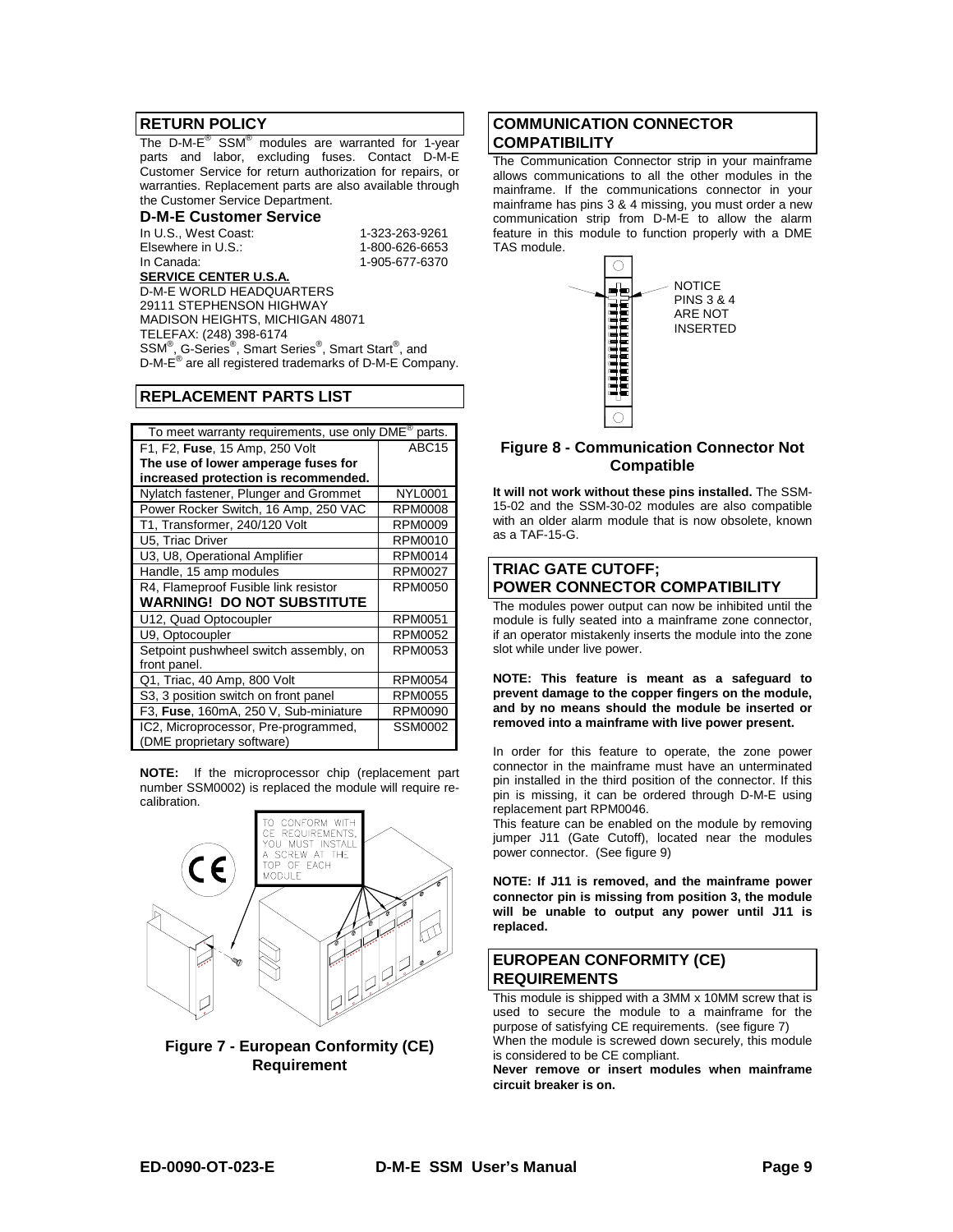

**Figure 9 – SSM-15-02 Main Printed Circuit Board**